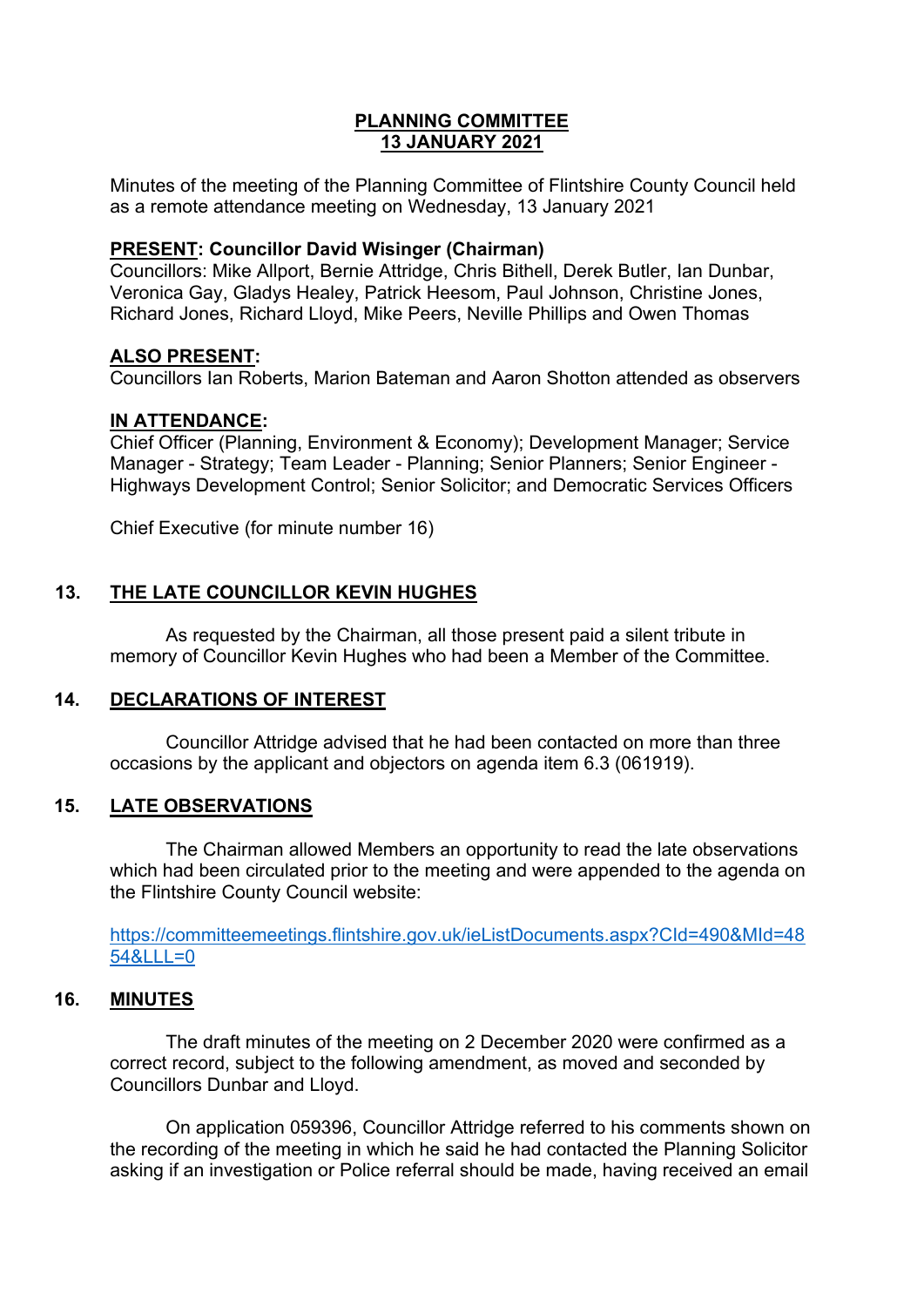from the applicant's agent. As Councillor Attridge had provided no further explanation at the meeting, he read out the contents of an email from the Planning Solicitor giving advice on the matter. He asked the Committee Members and officers to accept his sincere apologies for not giving the full picture at the meeting.

In response, the Chief Executive thanked Councillor Attridge for his statement. Having previously advised the Councillor that an explanation, retraction and apology would be appropriate, he would consult the relevant officers on whether they considered Councillor Attridge's response to be adequate for the apology to be accepted. As Head of Paid Service, with a duty of care to officers, he along with the Leader had reinforced with all Group Leaders the importance of avoiding comments being made in public meetings which could lead to the reputation and standing of individual officers, or indeed the Planning Committee being compromised.

#### **RESOLVED:**

That subject to the amendment, the minutes be approved as a true and correct record.

## **17. ITEMS TO BE DEFERRED**

No items were recommended for deferral.

# **18. REPORTS OF THE CHIEF OFFICER (PLANNING, ENVIRONMENT & ECONOMY)**

#### **RESOLVED:**

That decisions be recorded as shown on the Planning Application schedule attached as an appendix.

#### **19. MEMBERS OF THE PUBLIC AND PRESS IN ATTENDANCE**

On commencement of the meeting, there was one member of the press in attendance.

(The meeting started at 1.00pm and ended at 2.45pm)

**………………………… Chairman**

Meetings of the Planning Committee are webcast and can be viewed by visiting the webcast library at: <http://flintshire.public-i.tv/core/portal/home>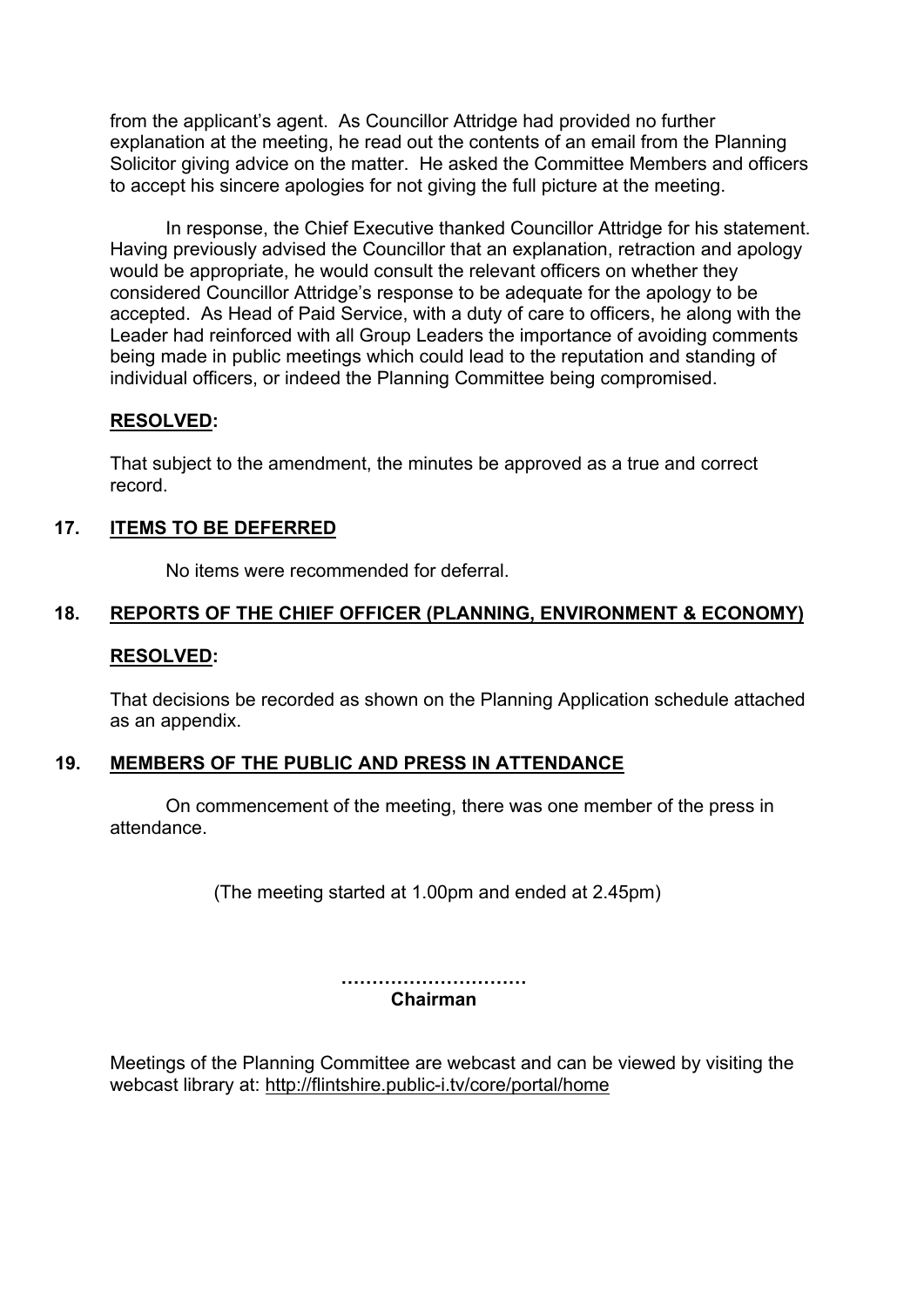# **PLANNING COMMITTEE ON 13 JANUARY 2021**

| <b>ITEM NO</b> | <b>TOWN/</b><br><b>COMMUNITY</b><br><b>COUNCIL</b> | <b>SITE/PROPOSAL</b>                                                                                                                                                                                                                                                                                                                  | <b>THIRD PARTY / LOCAL</b><br><b>MEMBER OBSERVATIONS</b>                                                                                                                                             | <b>RESOLUTION</b>                                                                                                                                                                                                                                                                                                                                                 |
|----------------|----------------------------------------------------|---------------------------------------------------------------------------------------------------------------------------------------------------------------------------------------------------------------------------------------------------------------------------------------------------------------------------------------|------------------------------------------------------------------------------------------------------------------------------------------------------------------------------------------------------|-------------------------------------------------------------------------------------------------------------------------------------------------------------------------------------------------------------------------------------------------------------------------------------------------------------------------------------------------------------------|
| 061263         | <b>Bagillt</b><br>Community<br>Council             | Full application - Development<br>of existing waste recycling<br>facility to extend existing<br>building, demolish three<br>buildings, and install new wash<br>plant material processing<br>equipment, storage bays,<br>additional weighbridge, ticket<br>office and new drainage<br>system at Dee Bank Industrial<br>Estate, Bagillt | A statement of objection from the<br>Local Member, Councillor Kevin<br>Rush, was appended to the<br>report on the agenda.                                                                            | That planning permission be granted in<br>accordance with the officer<br>recommendation.                                                                                                                                                                                                                                                                          |
| 060614         | <b>Buckley Town</b><br>Council                     | <b>Reserved Matters - Application</b><br>for approval of reserved<br>matters following outline<br>approval at land side of<br>61 Brunswick Road, Buckley                                                                                                                                                                              | A statement of support from the<br>applicant was appended to the<br>report on the agenda.<br>A statement of objection from the<br>local Town Council was<br>appended to the report on the<br>agenda. | That planning permission be granted<br>subject to the applicant entering into a<br>Section 106 Obligation, Unilateral<br>Undertaking or advance payment of<br>£733 per flat, the monies being used to<br>enhance toddler play provision at Higher<br>Common Play Area, and the conditions<br>within the report, in accordance with the<br>officer recommendation. |